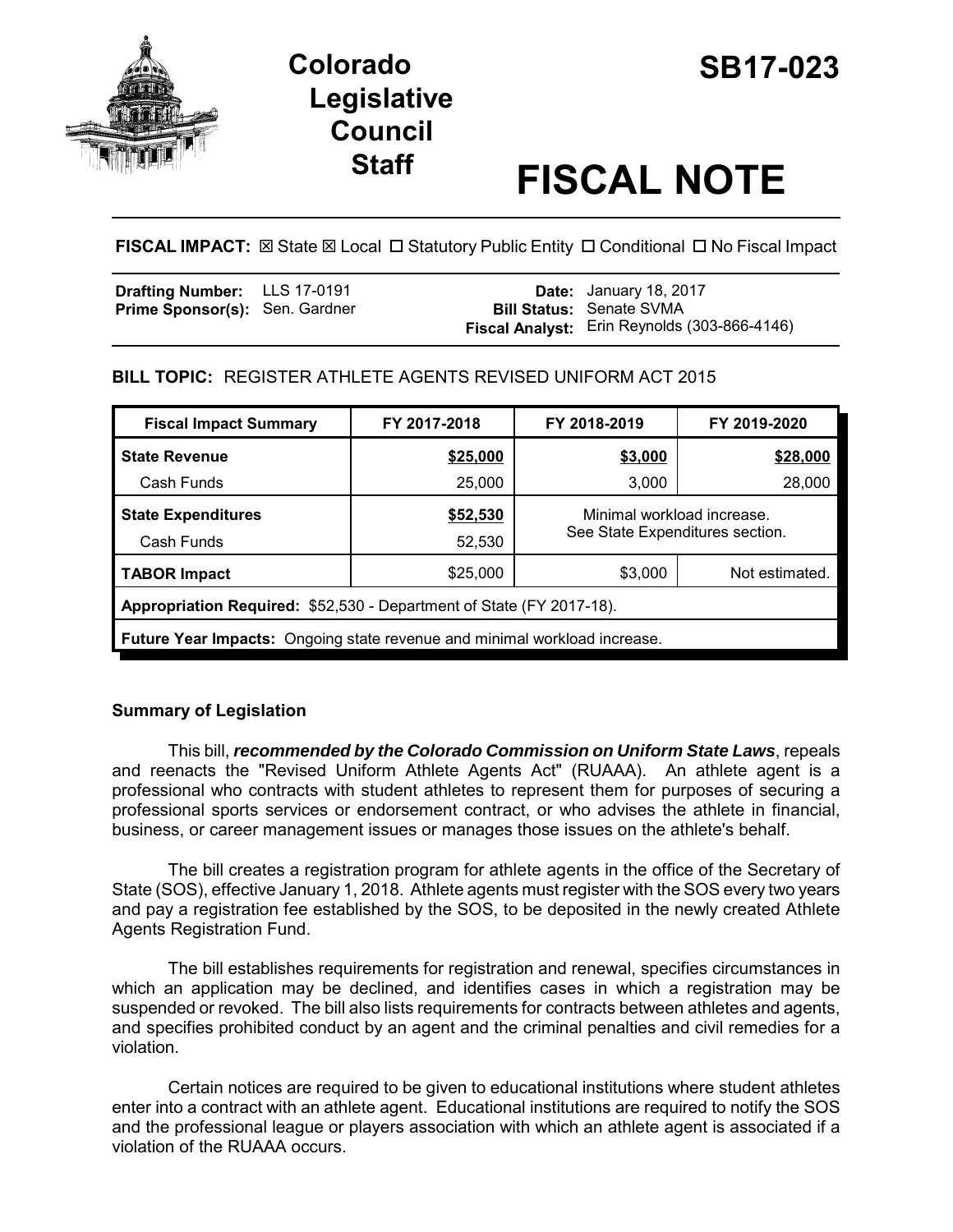The program repeals, pending a sunset review, on September 1, 2027.

# **Background**

House Bill 08-1058 established the original Uniform Athlete Agents Act, which required the Division of Professions and Occupations within the Department of Regulatory Agencies (DORA) to regulate athlete agents. DORA registered six athlete agents during the registration program's existence. House Bill 10-1128 repealed much of the act and terminated the requirement that DORA regulate athlete agents; however, the criminal and civil penalties were not repealed and remain in current law.

# **Comparable Crime**

Legislative Council Staff is required to include certain information in the fiscal note for any bill that creates a new crime, changes the classification of an existing crime, or changes an element of the existing crime that creates a new factual basis for the offense. The criminal and civil penalties for violating provisions of the Uniform Athlete Agents Act were left in the statute after the act was substantially repealed. The bill reenacts the penalties as they are under current statute — a class 2 misdemeanor for first offense, and a class 6 felony for a second and subsequent offense — and expands the list of prohibited conduct to include failing to register with the SOS; initiating contact with a student athlete if unregistered; and encouraging an individual to act on behalf of the athlete agent. Since 2008, there have been no criminal charges filed against athlete agents.

# **Assumptions**

The fiscal note assumes that:

- 25 athlete agents will register in FY 2017-18, based on the 6 that were registered by DORA from 2008 through 2010, and accounting for population increases and industry growth;
- 3 new agents will register each subsequent year; and
- athlete agents will comply with the law.

# **State Revenue**

*The bill increases revenue to the Athlete Agents Registration Fund in SOS by an estimated \$25,000 in FY 2017-18, \$3,000 in FY 2018-19, and \$28,000 in FY 2019-20 from registration and renewal fees.* While the bill could increase fine revenue from criminal penalties, civil penalties, and court fees, the fiscal note assumes a negligible increase in fine revenue, which is discussed further below.

*Fee impact on athlete agents.* The bill requires the SOS to determine registration and renewal fees by rule. State law requires legislative service agency review of measures which create or increase any fee collected by a state agency. Table 1 estimates the fee amount necessary to cover the estimated cost of the registration program. These are *estimates only*, actual fees will be determined by rule by the SOS. Fees as estimated allow the SOS to recover implementation costs within three fiscal years.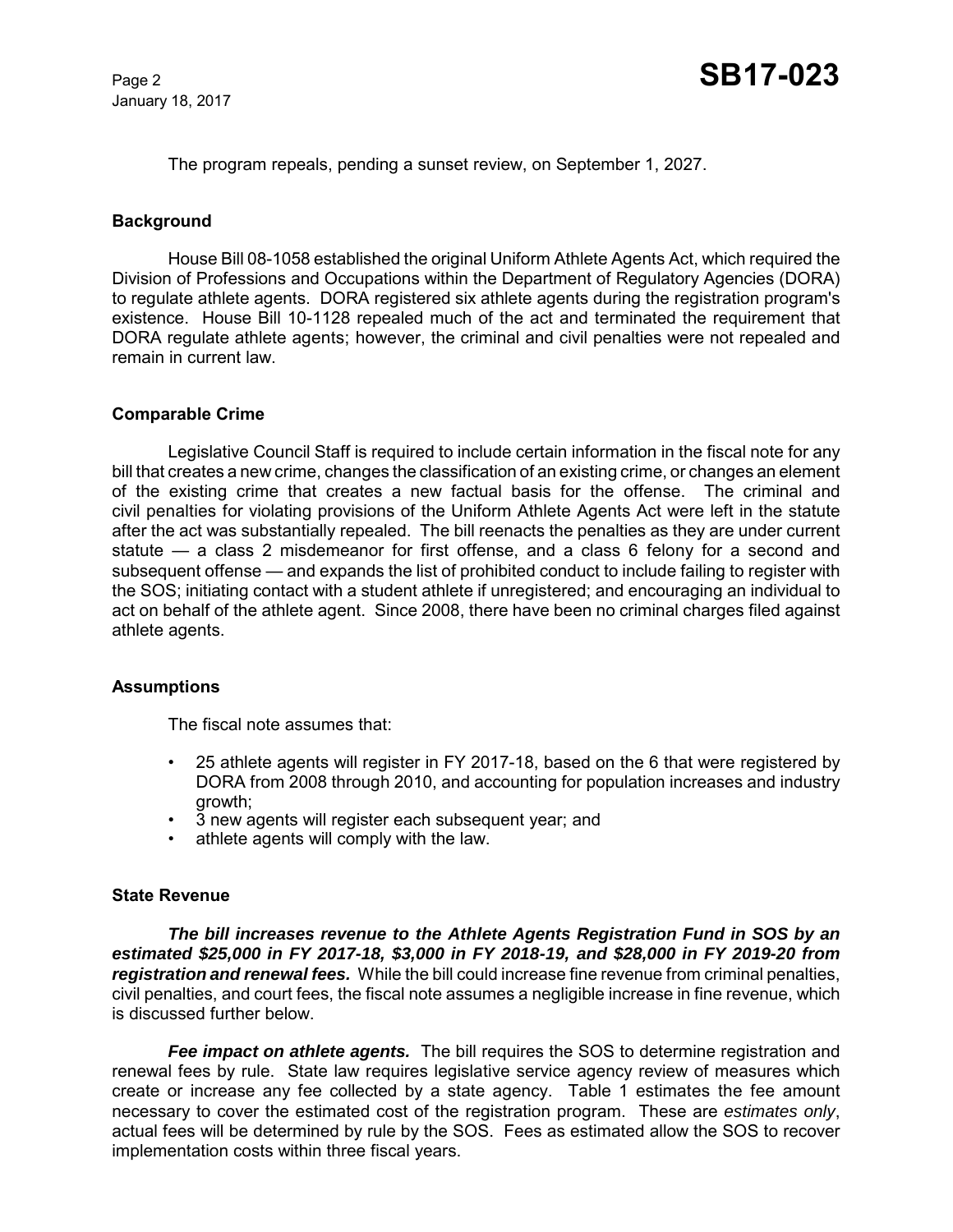| Table 1. Fee Impact on Athlete Agents Under SB17-023 |                             |                         |                                  |                                   |  |  |  |
|------------------------------------------------------|-----------------------------|-------------------------|----------------------------------|-----------------------------------|--|--|--|
| <b>Fiscal</b><br>Year                                | Fee<br><b>Type</b>          | <b>Estimated</b><br>Fee | <b>Number</b><br><b>Affected</b> | <b>Total Fee</b><br><b>Impact</b> |  |  |  |
| FY 2017-18                                           | Initial 2-year Registration |                         | 25                               | \$25,000                          |  |  |  |
| FY 2018-19                                           | Initial 2-year Registration | \$1,000                 | 3                                | 3,000                             |  |  |  |
| FY 2019-20                                           | <b>Renewal Registration</b> |                         | 25                               | 25,000                            |  |  |  |
|                                                      | Initial 2-year Registration |                         | 3                                | 3,000                             |  |  |  |
| FY 2017-18<br>FY 2018-19<br>FY 2019-20               |                             |                         |                                  |                                   |  |  |  |
|                                                      | \$56,000                    |                         |                                  |                                   |  |  |  |

*Criminal and civil penalties.* The criminal penalties for prohibited conduct under the bill include a class 2 misdemeanor for a first offense, and a class 6 felony for a second and subsequent offense. While these penalties exist in current law, the list of prohibited conduct is expanded slightly under the bill (see Comparable Crime section). Because there have been no criminal violations filed against athlete agents, the fiscal note assumes a neglible increase in state revenue to the Fines Collection Cash Fund in the Judicial Department. As a point of reference, the fine penalty for a class 2 misdemeanor ranges from \$250 to \$1,000, and the fine penalty for a class 6 felony ranges from \$1,000 to \$100,000.

The bill also increases the civil penalty from a maximum of \$25,000 to a range from \$25,000 to \$50,000, and classifies these penalties as deceptive trade practices, with the fine revenue going to the General Fund. Again, because there have been no criminal filings under the original UAAA, the fiscal note assumes a neglible increase to General Fund revenue from civil penalties.

*Court and administrative fees.* The fiscal note assumes a negligible increase in criminal and civil case filings, and thus a negligible increase to state fee revenue. Fees are imposed for a variety of court-related costs, which vary based on the offense and the type of court. Typical fees may include such items as probation supervision, drug or sex offender surcharges, genetic testing, victim compensation, late fees, and other administrative fees. Some fee revenue is shared with local governments; please refer to the Local Government Impact section for additional information.

# **TABOR Impact**

This bill increases state cash fund revenue from registration fees in FY 2017-18, which will increase the amount of money required to be refunded under TABOR. TABOR refunds are paid out of the General Fund. Since the bill increases the TABOR refund obligation without a corresponding change in General Fund revenue, the amount of money available in the General Fund for the budget will decrease by an identical amount.

# **State Expenditures**

*The bill increases state expenditures for the SOS by \$52,530 in FY 2017-18 to establish and administer a registration program for athlete agents.* It is also expected to minimally impact workloads in the SOS, Judicial Department, educational institutes, the Department of Law, and the Department of Corrections on an ongoing basis.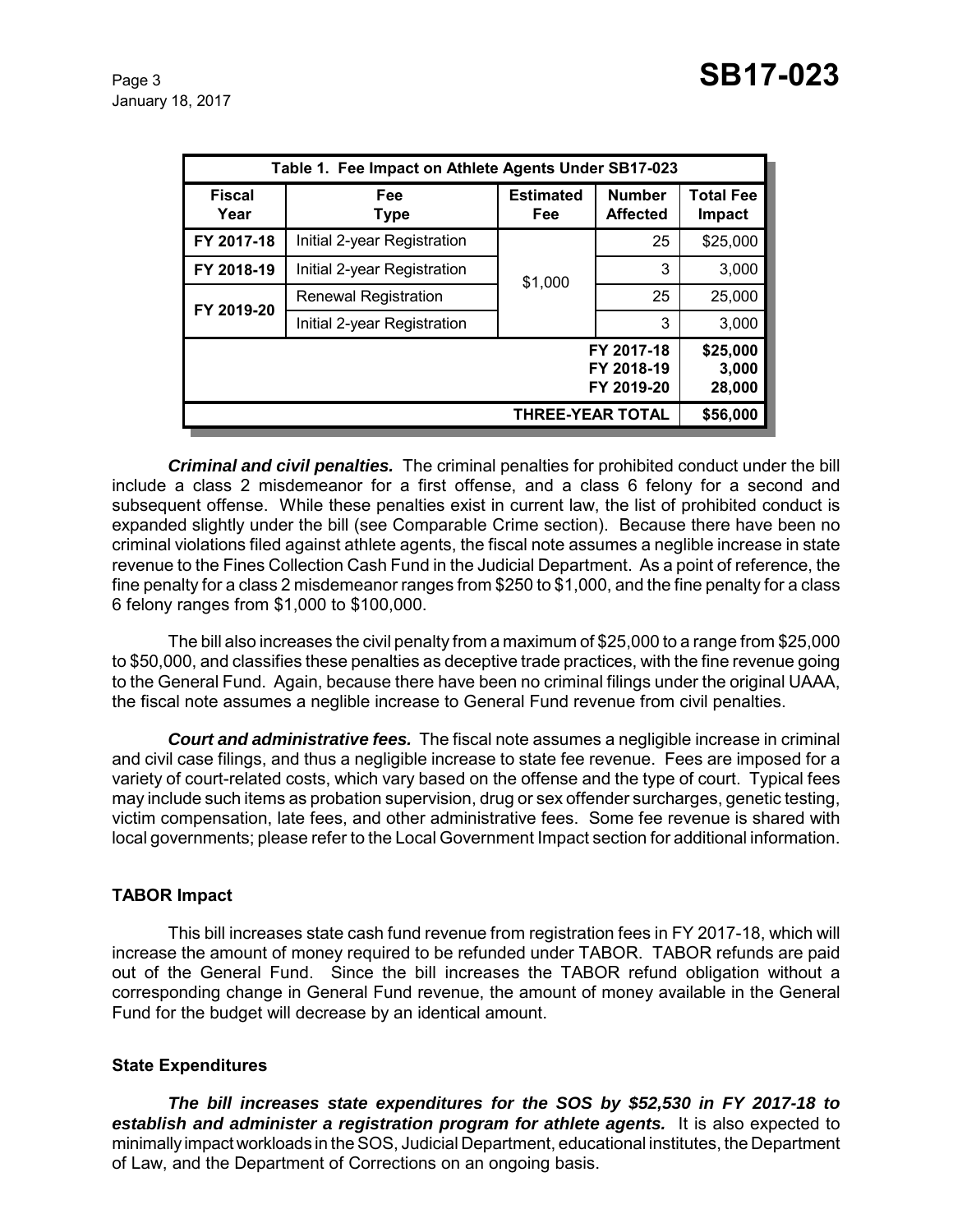*Secretary of State.* The SOS will create a basic online registration system that will allow applicants to create an account, submit registration information, and pay registration and renewal fees. The SOS will also display limited information about registered athlete agents on their website. The development cost is estimated at \$52,530 in FY 2017-18, using the \$103 per hour programming rate at 510 hours. Workload will also increase in FY 2017-18 for the SOS to implement the program, which will include creating forms, designing the filing system, and conducting rulemaking. On an ongoing basis, the SOS will respond to inquiries, process applications, work with other states, and investigate complaints. Due to the low estimated number of athlete agents, this workload can be accomplished with existing appropriations.

*Judicial Department.* The bill includes a class 2 misdemeanor for a first offense and a class 6 felony for a second or subsequent offense; however, those are existing penalties that were established by the original UAAA. There have been no criminal filings under the original UAAA. As a result, the fiscal note assumes that athlete agents will comply with the law and create no increase for the Judicial Department's criminal filings and workload.

*Educational institutions.* The bill slightly increases workload for institutions of K-12 and higher education by requiring these institutions to notify the SOS and other organizations if an athlete agent violates the law. These minimal workload impacts can be accomplished within the existing appropriations of these institutions.

*Department of Law.* The department will perform rulemaking for the SOS within that office's existing legal appropriation. Workload in the Attorney General's office may also minimally increase to the extent that deceptive trade practice complaints are filed under the bill; however, the fiscal note assumes that professionals will comply with the law. The office will review complaints under the bill within the annual body of deceptive trade practice complaints and assess which complaints to investigate.

**Department of Corrections.** To the extent that this bill increases the number of persons sentenced to the DOC, costs will increase. Should additional convictions occur, the fiscal note assumes the DOC will request additional appropriations through the annual budget process.

# **Local Government Impact**

*County court expenditures.* The bill may increase workload for district attorneys to prosecute any new misdemeanor offenses under the bill. To the extent that this bill increases misdemeanor convictions and offenders are sentenced to jail, costs will increase. Under current law, a court may sentence an offender to jail for a class 2 misdemeanor for a period of between 3 and 12 months. Because the courts have the discretion of incarceration or imposing a fine, the precise impact at the local level cannot be determined. The cost to house an offender in county jails varies from about \$53 to \$114 per day. The fiscal note assumes that the impact of this bill on county courts will be negligible.

**Denver County Court expenditures.** The bill may result in a negligible increase in workload for the Denver County Court, managed and funded by Denver City and County. The court will try class 2 misdemeanor offenses under the bill. Because the courts have the discretion of incarceration or imposing a fine, the precise impact cannot be determined but is expected to be negligible. For a class 2 misdemeanor, the fine range is from \$250 to \$1,000, and the jail sentence range is from 3 to 12 months. The cost to house an offender in county jails varies from \$53 to \$114 per day. Probation services in the Denver County Courts may also experience a negligible increase in workload to supervise persons convicted under the bill.